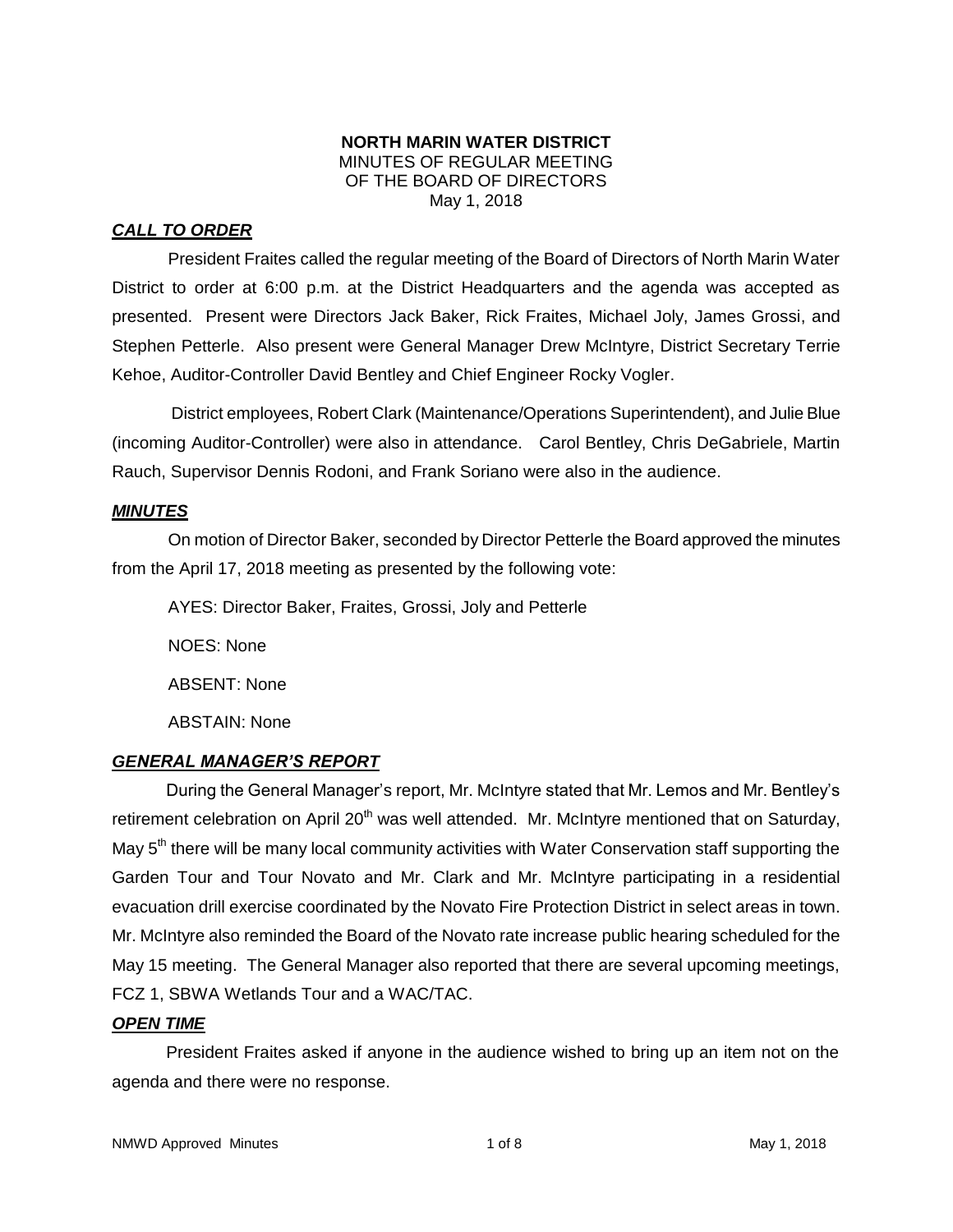#### *QUARTERLY FINANCIAL STATEMENT – March 31, 2018*

Mr. Bentley presented the Novato, West Marin Oceana Marin, and Recycled Water budgets and net income review. For the first nine months, the District generated a net income of \$1.8M and saw a net cash increase of \$7.6M. He stated that Operating Revenue came in 11% over budget and Operating Expense can in 2% under budget. At month end, the ratio of total cash to budgeted annual operating expenses stood at 114%. He advised the Board that Novato water consumption was 14% more than the prior during the same period and total Operating Revenue for Novato water increased 19% due to the consumption increase and the 5% rate increase effective June 1, 2017. Director Joly commended Mr. Bentley for the Financial Statement format and accuracy.

#### *STAFF/DIRECTORS REPORTS*

President Fraites asked if staff or Directors wished to bring up an item not on the agenda and the following items were discussed:

Mr. Vogler announced major construction work will begin on May 14<sup>th</sup> for the Ridge Road Pipeline Replacement project. Director Baker inquired about the number of residents affected and Mr. Vogler responded that the Ridge Road Project is affecting 75-80 residents.

Director Fraites had a question in reference to whether or not a map of the District's Recycled Water distribution system is available on our website. Mr. McIntyre replied that the Recycled Water Map is available to view on our website.

Director Joly inquired about when North Marin Water District letterhead will be updated. District Secretary Kehoe stated that new letterhead will be available starting May 2<sup>nd</sup> and from now on we will be creating letterhead in house so that any changes can be made immediately without waste.

#### *CONSENT CALENDAR*

On the motion of Director Petterle, and seconded by Director Joly the Board approved the following items on the consent calendar by the following vote:

AYES: Director Baker, Fraites, Grossi, Joly and Petterle

NOES: None

ABSENT: None

ABSTAIN: None

#### *WATER AGREEMENT- 5300 REDWOOD HWY*

The Board approved the water service agreement for 5300 Redwood Hwy. The project consists of lowering 60 feet of exiting parallel 2-inch size PVC main and 2-inch PVC conduit (120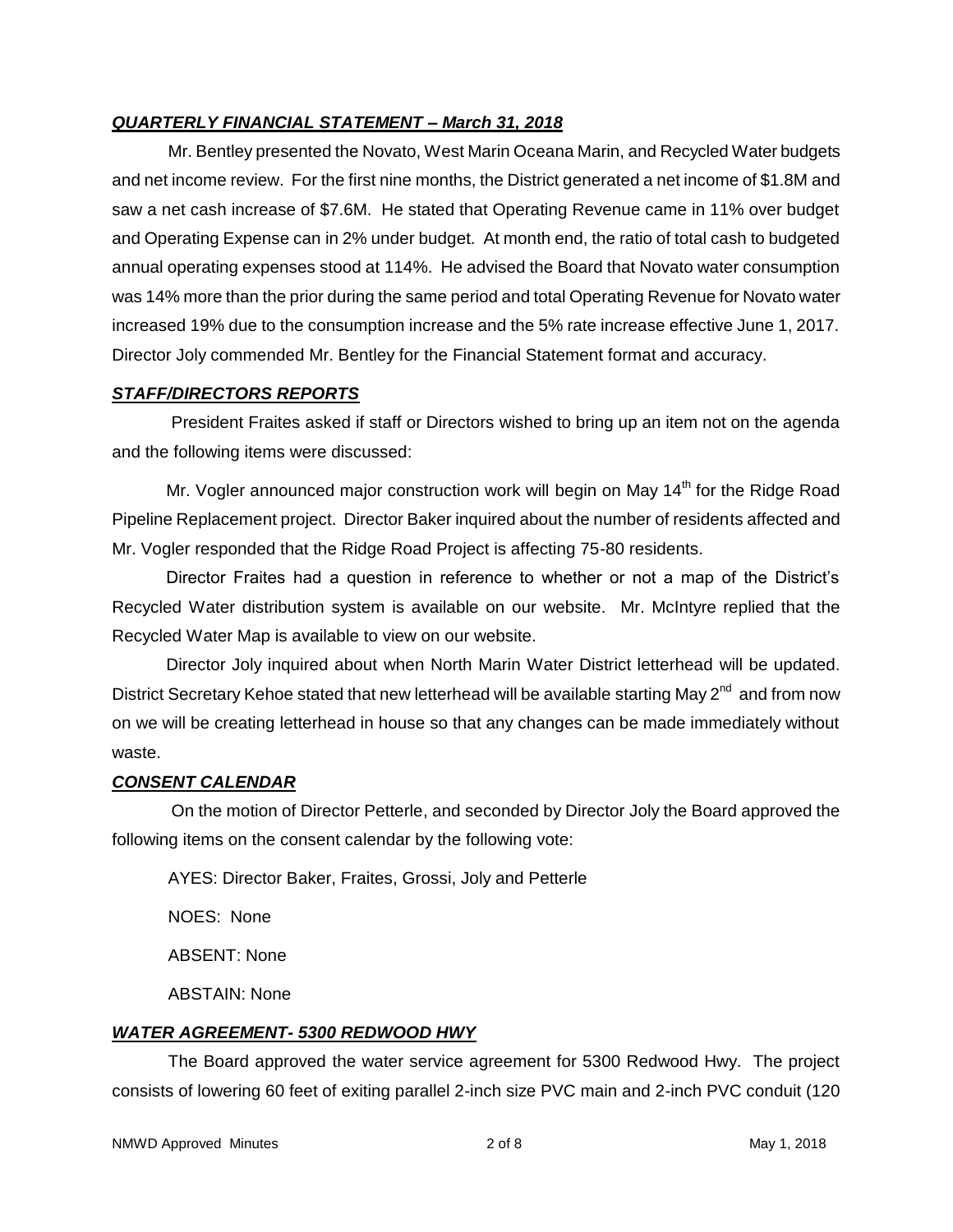feet total), and relocation of a 1-inch service located 14 feet from the existing 8,000 gallon Windhaven concrete tank to 130 feet west of the new home driveway entrance on Cloud Lane (Referred to as 5300 Old Redwood Hwy. South).

#### *WATER AGREEMENT – COLLEGE OF MARIN (IVC) BUILDING NO. 11 FIRE SERVICE*

The Board approved the water service agreement for College of Marin (IVC) Building No. 11 Fire Service. The Indian Valley Campus (IVC) anticipates five separate improvement projects requiring water facility improvement. The initial project, Building No 11 Renovation, requires installation of automatic fire protection systems requiring a dedicated 4-inch fire service.

## *MILLER PACIFIC ENGINEERING GROUP- CONSULTING SERVICES AGREEMENT*

The Board authorized the General Manager to execute a new General Engineering Services agreement for Consulting Geotechnical Services between NMWD and Miller Pacific Engineering Group.

# *RATE INCREASE LETTER TO WEST MARIN WATER AND OCEANA MARIN SEWER CUSTOMERS*

The Board approved the Rate Increase Letter to West Marin Water and Oceana Marin Sewer Customers. A public hearing is scheduled for Tuesday, June 26, 2018 at 6:00 at the Dance Palace in Point Reyes Station. The June 26 Public Hearing date requires that the notification letters be postmarked no later than May 13, 2018. A 4.5% rate increase is proposed West Marin Water customers and a 5% rate increase is proposed for Oceana Marin Sewer customers.

#### *AUTHORIZED SIGNATORIES ON DISTRICT ACCOUNTS*

The Board authorized the General Manager Drew McIntyre, Auditor-Controller Julie Blue and Senior Accountant Nancy Holton to be authorized to perform purchase and sale of financial securities for the District's investment portfolio.

## *AUDITOR-CONTROLLER APPOINTMENT*

The Board authorized the appointment of Julie Blue as Auditor-Controller effective May 2, 2018.

## *ACTION CALENDAR*

## *RESOLUTION OF APPRECIATION FOR KERRY LEMOS*

Mr. McIntyre announced that after 31 years of employment with the North Marin Water District, Kerry Lemos was retiring. A resolution is recommended to convey appreciation to Mr. Lemos for his many years of service to the District. Drew McIntyre commented that Kerry provided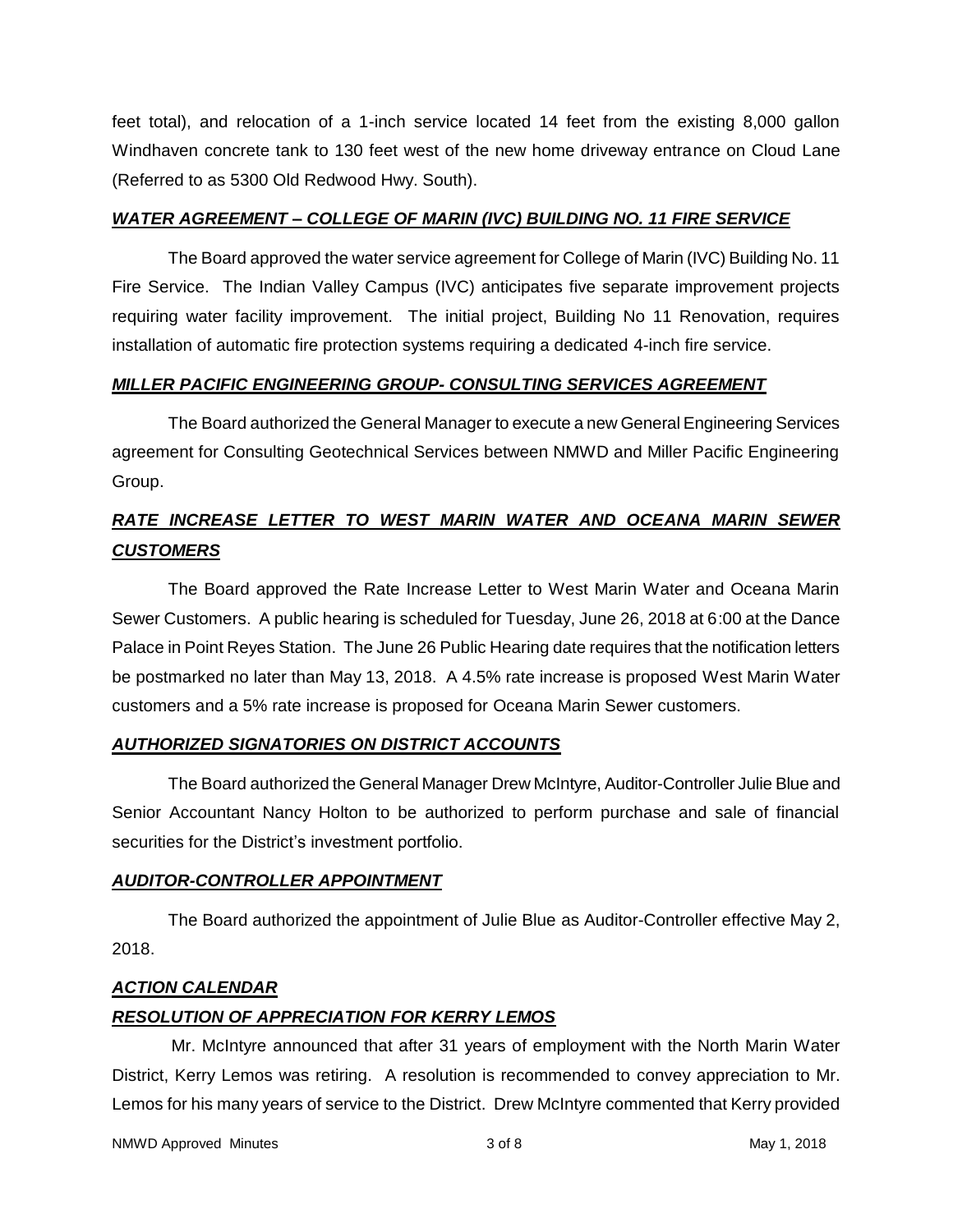many years of dedicated service and his skills will be missed. Robert Clark provided the Board with a review staffing changes that have occurred over the last year in anticipation of Kerry's retirements. Chris DeGabriele, former NMWD General Manager was in the audience and stated that Kerry was a good man and the District was lucky to have him.

On the motion of Director Petterle, and seconded by Director Grossi, the Board approved the Resolution of Appreciation for Kerry Lemos by the following vote:

AYES: Director Baker, Fraites, Grossi, Joly and Petterle

NOES: None

ABSENT: None

ABSTAIN: None

# *RESOLUTION OF APPRECIATION FOR DAVID BENTLEY*

Mr. McIntyre announced today was Mr. Bentley's last year of service after 31 years of employment to the District. Mr. McIntyre read some of the resolution of appreciation, wished Mr. Bentley well and thanked him for his exemplary service. The Directors commented on Mr. Bentley's value to this District. Members of the audience, former General Manager Chris DeGabriele, and Frank Soriano also expressed their gratitude and wished him well. Also in the audience, Supervisor Rodoni thanked Mr. Bentley for his professional dedication and presented him with a resolution of appreciation from Marin County.

On the motion of Director Petterle, and seconded by Director Joly, the Board approved the Resolution of Appreciation for David Bentley by the following vote:

AYES: Director Baker, Fraites, Grossi, Joly and Petterle

NOES: None

ABSENT: None

ABSTAIN: None

# *PRE TANK 4A REPLACEMENT PROJECT – REQUEST FOR AUTHORIZATION TO CONDUCT CEQA PUBLIC REVIEW*

Mr. Vogler provided information supporting staff's request to receive authorization from the Board to initiate the CEQA 30-Day Public Review Period for the project and to schedule a public hearing for the June 26, 2018 Board Meeting at which time the Board will consider adoption of the Mitigated Negative Declaration (MND). Mr. Vogler provided a brief history of the PRE project and explained that this project will be to build a new concrete tank to replace an old redwood tank.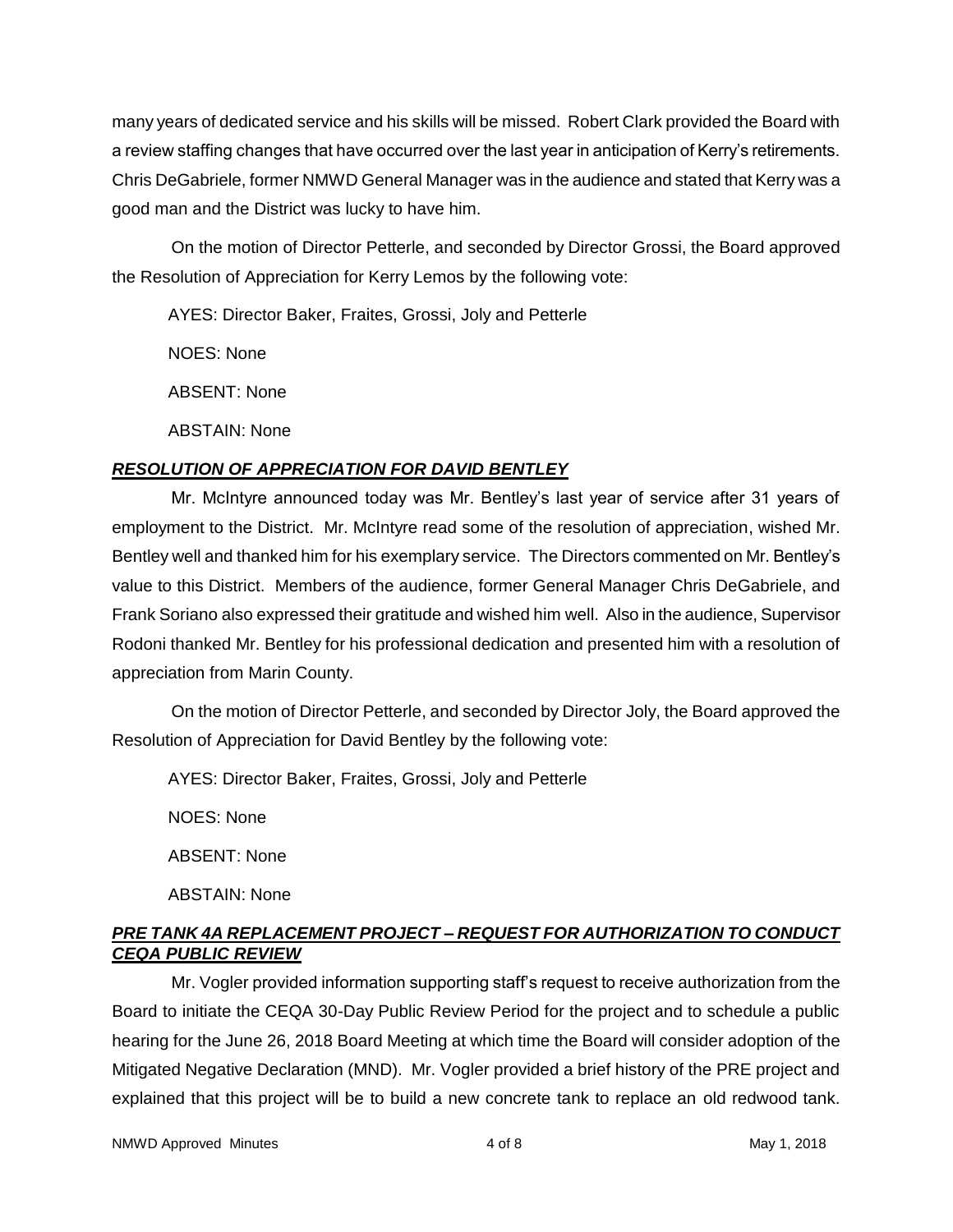Director Grossi wanted to know if we had other redwood tanks, and Director Baker has concerns with fire. Mr. Vogler did confirm that we do have other redwood tanks, but that they are in good shape and we do not have plans to replace them in the next five years. Mr. Vogler also commented that we have the ability to cascade water from the upper to lower tanks in PRE for improved flexibility in the event of an emergency in any one zone.

On the motion of Director Joly, and seconded by Director Baker the Board approved the PRE Tank 4A Replacement Project –Request for Authorization to Conduct CEQA Public Reveiw by the following vote:

AYES: Director Baker, Fraites, Grossi, Joly and Petterle

NOES: None

ABSENT: None

ABSTAIN: None

## *REVISION OF BOARD POLICY 45 –FINANCIAL RESERVES*

Mr. Bentley provided a review of the history behind the District's Financial Reserves Policy and that it serves two purposes, one to comply with legal requirements and the other to provide reserves for extraordinary expenses such as disaster response, drought or a major liability claim. He then reviewed the various updates that staff is recommending to the Policy originally adopted in 2009. A discussion followed.

On the motion of Director Baker, and seconded by Director Joly, the Board approved the Revision of Board Policy 45- Financial Reserves by the following vote:

AYES: Director Baker, Fraites, Grossi, Joly and Petterle

NOES: None

ABSENT: None

ABSTAIN: None

# *AMI OPT-OUT, BOARD POLICY No. 48*

Ms. Blue reported that the AMI meter installation project is underway. Currently 25 customers have requested to opt-out of installing AMI meters. She stated that a survey was conducted by staff to learn how other agencies address this issue. Five of the seven agencies did not allow customers to opt-out, one agency had established an opt-out policy and one was considering a policy. Ms. Blue commented that per the proposed policy, those customers that wish to opt-out must submit an application and will be charged \$10 per billing cycle to pay for the Field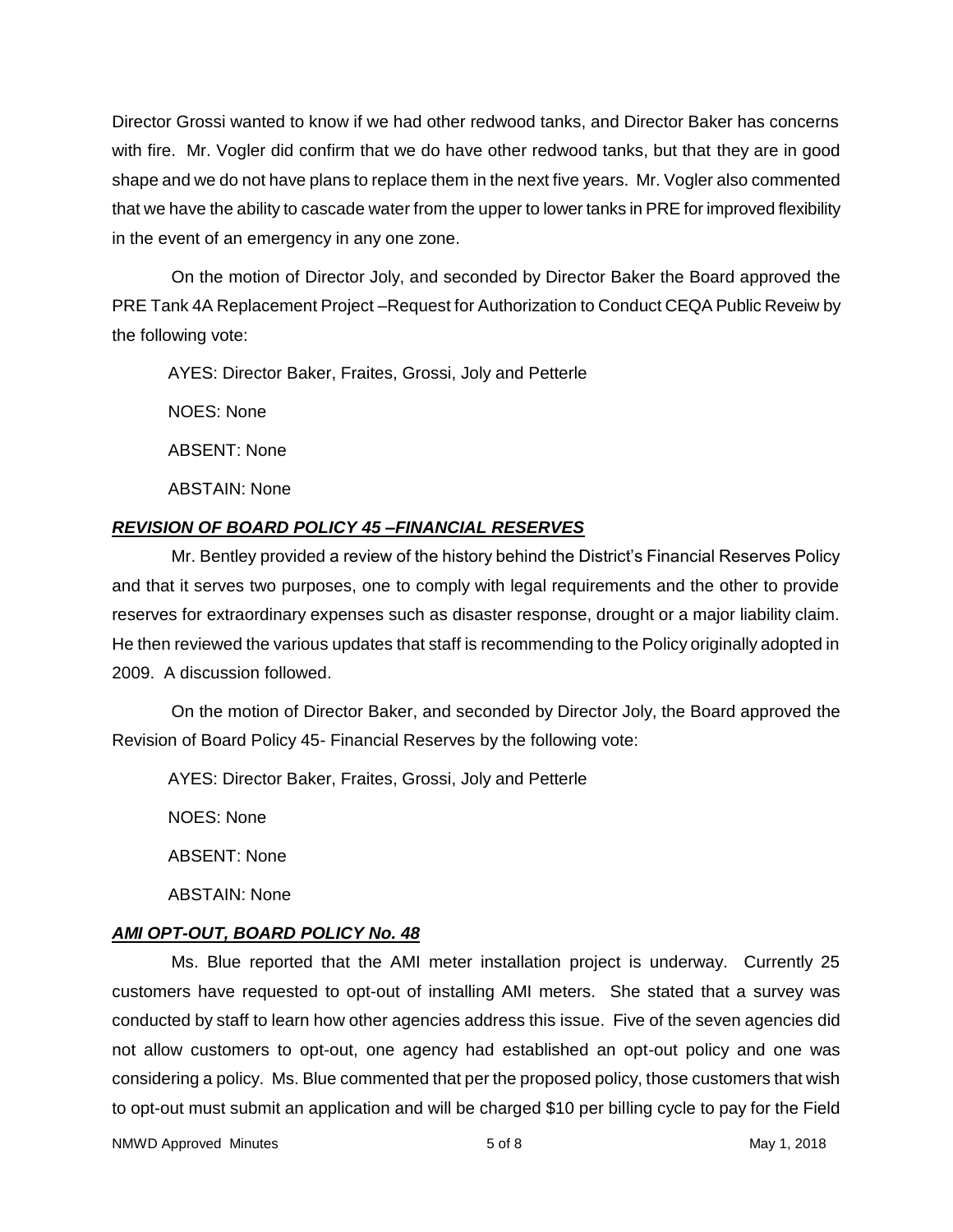Services Representative to read the meter. The customer will be notified approximately 10 days prior to meter installation allowing sufficient time to call-in with questions or opt-out requests. Additionally, when an opt-out customer calls to discontinue service, at that time an AMI meter will be installed. Staff recommends that once a meter is installed there be no opt-out option.

On the motion of Director Petterle, and seconded by Director Grossi, the Board approved the AMI Opt-Out Policy by the following vote:

AYES: Director Baker, Fraites, Grossi, Joly and Petterle

NOES: None

ABSENT: None

ABSTAIN: None

## *EXCEPTION TO CALPERS 180-DAY WAIT PERIOD REQUIREMENT FOR RETIRING EMPLOYEE*

Mr. McIntyre explained that the retiring Auditor-Controller David Bentley is needed to perform a Cost of Service Study to ensure continued compliance of the District's water rates with California Constitution Article XIIID., Section 6 (commonly referred to as Proposition 218). The District would benefit in utilizing Mr. Bentley's expertise to complete the Draft Cost of Service Study. Additional tasks include support work related to negotiations of a new MOU with the Employee's Association. Due to CalPERS many restrictions pertaining to employment of retired employees, there is 180-day separation in service; unless an exception is made by resolution of the Board.

On the motion of Director Baker, and seconded by Director Joly, the Board approved the Resolution for Exception to CalPERS 180-Day Wait Period for Hiring Retiree David Bentley and authorized the General Manager to utilize Mr. Bentley on an as-needed basis by the following vote:

AYES: Director Baker, Fraites, Grossi, Joly and Petterle

NOES: None

ABSENT: None

ABSTAIN: None

## *INFORMATION ITEMS DRAFT 2018 STRATEGIC PLAN PRESENTATION BY RAUCH COMMUNICATIONS*

Martin Rauch from Rauch Communications provided a presentation of the Draft 2018 Strategic Plan. Mr. Rauch stated that the Strategic Plan is the District's highest-level planning document, and represents the Board's direction for the future and the staff's work plan for

NMWD Approved Minutes and the control of 8 and 6 of 8 May 1, 2018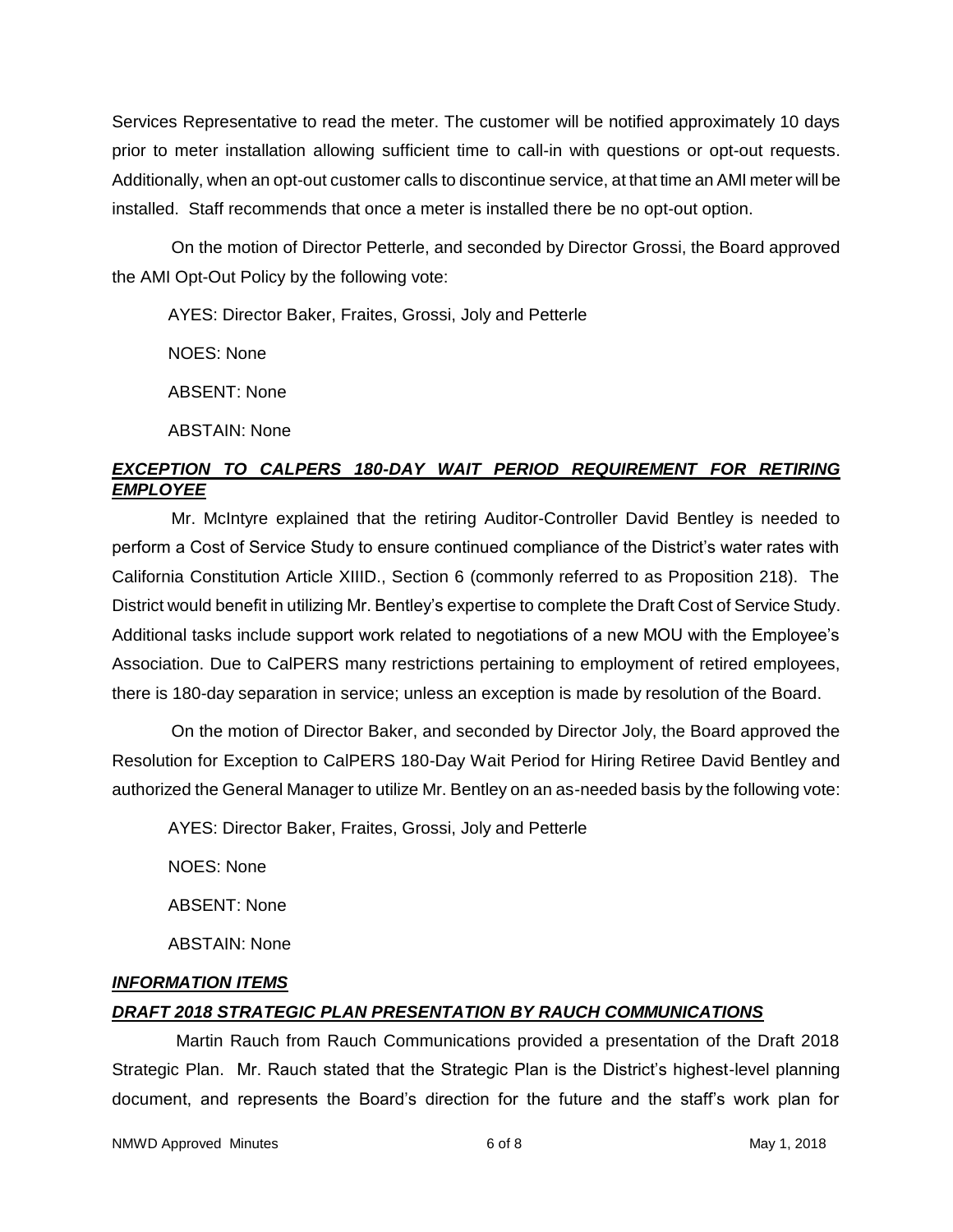implementing it. The Plan identifies the District's mission, vision and values, while providing a set of goals and objectives that becomes the framework for all critical decision making. Staff worked with Mr. Rauch on preparation of the draft 2018 Strategic Plan based on the input from Board members and senior staff during two previous all day workshops conducted in February. Mr. McIntyre asked the Board to review the Plan and get back to him with any changes on or before May 15. A final version of the report will return to the Board for review at a subsequent meeting after incorporation of draft comments.

## *QUARTERLY PROGRESS REPORT – WATER CONSERVATION (JULY-MARCH 2017/2018)*

Mr. Vogler presented the Quarterly Progress Report – Water Conservation (July-March 2017/2018) on behalf of Mr. Grisso. Water conservation participation has trended down this fiscal year in the post drought period and staff is planning on returning to the Board in the future with conservation program re-tooling and program adjustment options. Public outreach continues with publications and outreach events.

## *FY 17-18 THIRD QUARTER PROGRESS REPORT – ENGINEERING DEPARTMENT*

Mr. Vogler presented the District's performance in completing budgeted FY 17-18 Capital Improvement Projects. Mr. Vogler stated the Capital Improvement Projects are on track. Director Baker wanted to know the sense of the housing market. Mr. Vogler commented that Novato is built out and most of what we currently see are Tenant Improvement projects. Director Grossi stated that there seems to be a new focus mixed use projects for future construction.

## *INITIAL REVIEW- INITIAL REVIEW FY 2018/19 PROPOSED NOVATO OPERATIONS BUDGET*

Ms. Blue summarized the proposed Novato Operations Budget. A 4.5% rate increase was factored into the budget effective June 1, 2018. Water sales volume is budgeted at 2.6 BG, and other revenue including connection fees, MMWD wheeling charge and miscellaneous revenue was discussed. Staffing level includes 54 full-time equivalent employees and the temporary staffing budget is proposed to increase by 250 hours. In addition, a 3% cost-of-living salary increase was factored into the budget. Staff will return with further review at the May 15<sup>th</sup> meeting.

## *INITIAL REVIEW FY 2018/19 NOVATO RECYCLED WATER SYSTEM BUDGET*

Ms. Blue summarized the Novato Recycled Water System Budget. The budget projects that demand is increasing by 25% due to the Recycled Water Central Expansion Project and operating expenses are budgeted to increase 11%. Staff will return with further review at the May 15<sup>th</sup> meeting.

## *MISCELLANEOUS*